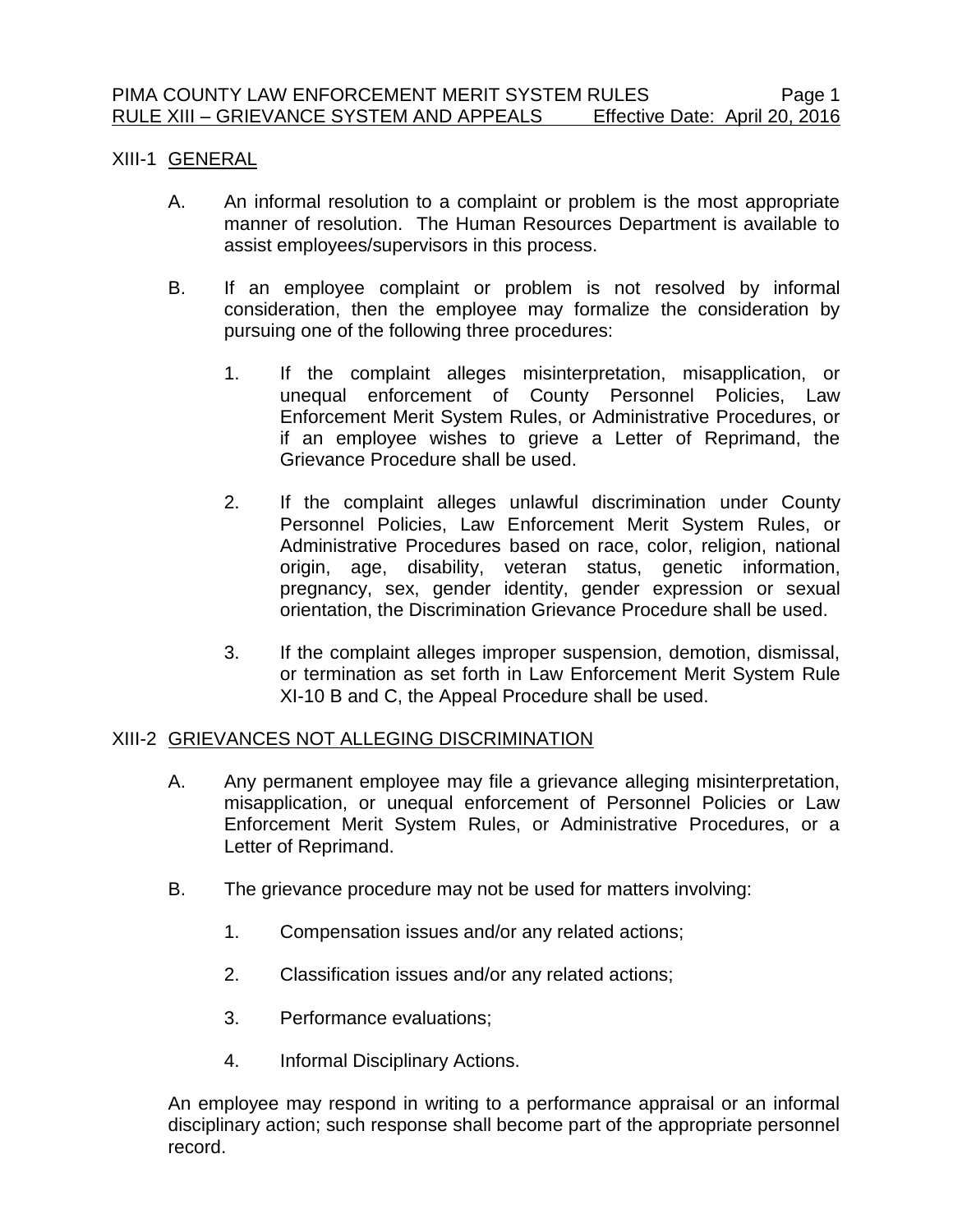## C. GRIEVANCE PROCEDURE

- 1. STEP I: The grievant states the grievance and the remedy requested on the Pima County Law Enforcement Employee Grievance Form and presents it to his/her Commander within ten (10) work days of the incident being grieved. If there is no Commander between the grievant's immediate supervisor and the Sheriff, the grievant may initiate the grievance procedure at Step II. The Commander shall discuss the grievance with the grievant, give consideration to the grievance and remedy requested and record his/her response on the grievance form. In such discussions the grievant may be assisted by a representative of his/her choosing. The Commander shall complete this action and return the grievance form to the grievant within ten (10) business days of receipt. The grievant may then agree or disagree with the Commander's action by so indicating in the space provided on the form. If the grievant agrees, the grievance form shall be incorporated into the departmental personnel record. If he/she disagrees, the grievant has the right to take the grievance to the Step II level within three (3) business days of receipt of the Commander's response.
- 2.  $STEP II:$  The grievance form is presented by the grievant to the Sheriff. The Sheriff shall investigate and give consideration to the grievance with remedy requested, and the recorded action of the Commander. Upon written request of the grievant, the Sheriff shall meet with the grievant to discuss the grievance within five (5) business days of receipt of the request. In such meetings, the grievant may be assisted by a representative of his/her choosing. The Sheriff shall then record his/her response on the grievance form. The Sheriff shall return the grievance form to the employee within five (5) business days of receipt of the grievance form from the grievant or from the date of the meeting. If the grievant agrees, the grievance form shall be incorporated into the departmental personnel record. If the grievant disagrees with the response of the Sheriff, he/she has the right to take the grievance to Step III within three (3) business days of receipt of the Sheriff's response.
- 3. STEP III: The grievance form is submitted by the grievant to the County Administrator. The County Administrator shall, upon receipt of the grievance, request Human Resources to facilitate the process. The County Administrator shall direct that the Sheriff and the grievant each select, within five (5) business days, an employee to serve as one (1) member of the Grievance Committee. If the grievant or the department does not select a member within five (5) business days of notification, the random computer selection process shall be used. The two (2) Grievance Committee members shall select an employee to be the third member within five (5)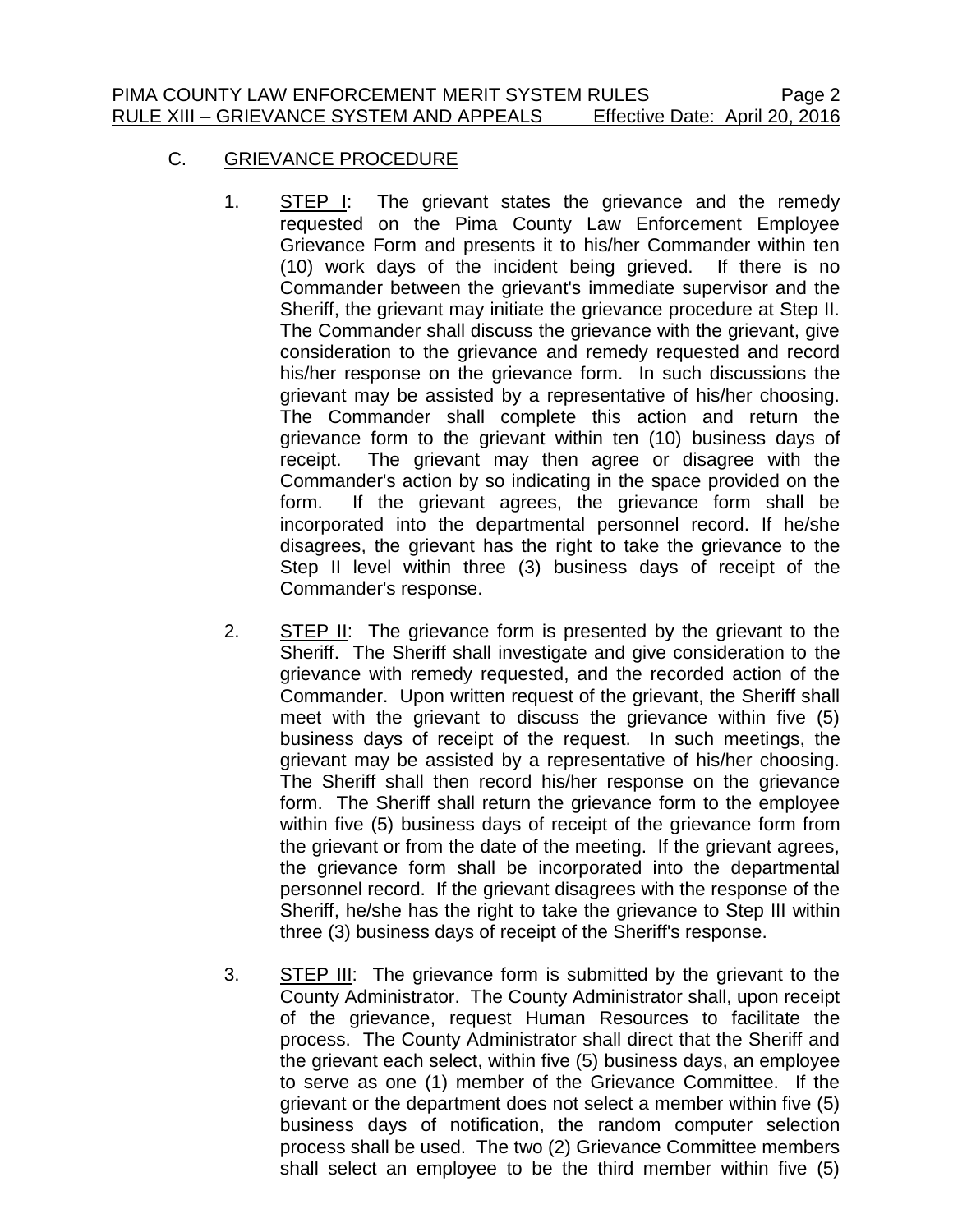business days. The Grievance Committee shall notify the County Administrator of its membership. In the event the two (2) Grievance Committee members fail to select a third member within five (5) business days, the third member shall be selected through the random computer selection process. No member of the Grievance Committee shall be:

- a. A direct or indirect supervisor of the grievant;
- b. An employee of the County Administrator's Office;
- c. An employee of the Human Resources Department;
- d. An employee of the County Attorney's Office;
- e. A relative of the grievant;
- f. An employee who has a definite personal and/or professional conflict of interest with the grievant or the department as determined by the County Administrator; or
- g. An employee who has received formal disciplinary action within the past twelve (12) months.
- 4. Either party may be represented by a representative of his/her choice. However, the parties must be present at any meeting between Committee members and their respective representatives.

The Grievance Committee shall meet within ten (10) business days of formation of the committee. It shall investigate the grievance and submit a written report and recommendation to the County Administrator within thirty (30) business days following the first meeting of the Grievance Committee.

The County Administrator will issue a final decision within thirty (30) calendar days of receipt of the grievance committee report, which will be distributed to both the grievant and the Sheriff. Should the County Administrator miss the time frame for a decision, the majority opinion of the Grievance Committee will stand. If the time frame for the County Administrator's response is missed and there is not a majority recommendation of the Grievance Committee to sustain the grievance, then the grievance is denied.

D. All time requirements for filing must be met unless exceptions are granted by the County Administrator. If the Commander or Sheriff fails to meet the time requirements, the grievant has the right to take the grievance to the next step. If the grievant fails to meet the time requirements, the grievance shall be considered withdrawn.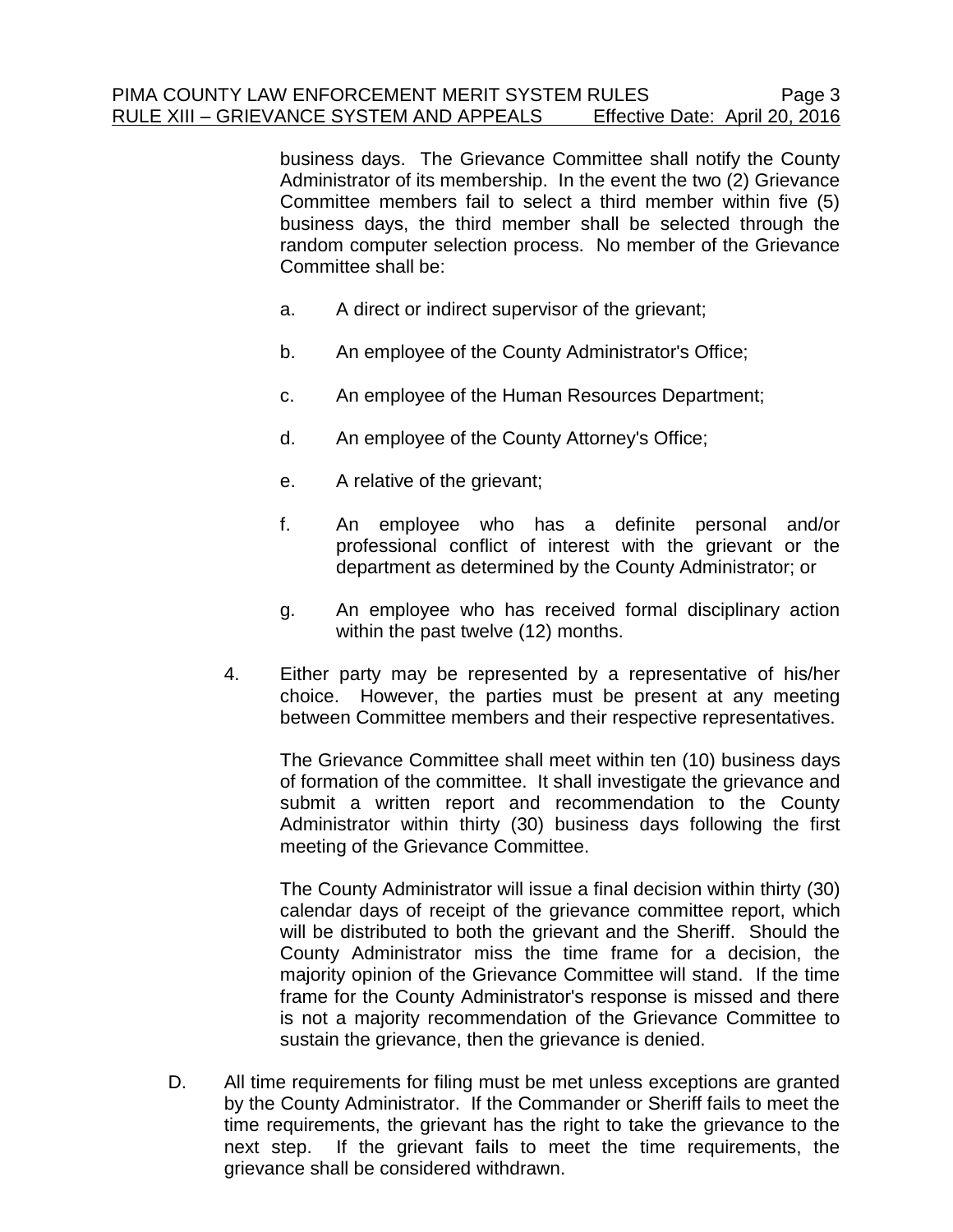- E. Notification of the final determination by the County Administrator shall be addressed to the grievant with a copy to the Sheriff and the Director of Human Resources. If the grievant or the Sheriff finds fault with the contents of the Grievance Committee's Report, he/she is required to report the objection immediately to the County Administrator for the appropriate action. If the County Administrator determines that follow-up action is necessary, a Compliance with Final Determination Form will be sent to the Sheriff listing the actions to be taken. The action statements with followup activities regarding the decision must be completed in all cases by the Sheriff and submitted to Human Resources within thirty (30) calendar days of receipt of the final determination of the grievance.
- F. All Grievance Committee reports will be produced out of the Department of Human Resources for purposes of maintaining confidentiality and record retention. All materials pertaining to the grievance shall be filed in the official Human Resources file with a copy of the grievance placed in the employee's official personnel file when filed based on a Letter of Reprimand.

## XIII-3 GRIEVANCE ALLEGING DISCRIMINATION/HARASSMENT

Any employee may file a grievance alleging unlawful discrimination under County Personnel Policies, Law Enforcement Merit System Rules, or Administrative Procedures based on race, color, religion, national origin, age, disability, veteran status, genetic information, pregnancy, sex, gender identity, gender expression or sexual orientation.

### A. DISCRIMINATION GRIEVANCE PROCEDURE

1. STEP I: The grievant states the grievance and the remedy requested on the Pima County Law Enforcement Discrimination Grievance Form and presents it to the Sheriff within ten (10) business days of the incident being grieved. However, under extenuating circumstances, the County Administrator may grant an extension to the ten (10) business day filing period which shall not exceed thirty (30) business days. The grievance must state in detail the facts relating to the charges of unlawful discrimination under County Personnel Policies, Law Enforcement Merit System Rules, or Administrative Procedures. The grievant may be assisted by a representative of his/her choosing. However, the grievant must be present during any meeting between the Sheriff and the grievant's representative. The Sheriff shall investigate the circumstances involved in the grievance and respond to the grievant within ten (10) business days of receipt of the grievance form. The grievant may then agree or disagree with the Sheriff's response. If the grievant agrees, the grievance form shall be incorporated into the departmental personnel record. If the grievant disagrees, he/she has the right to take the grievance to Step II.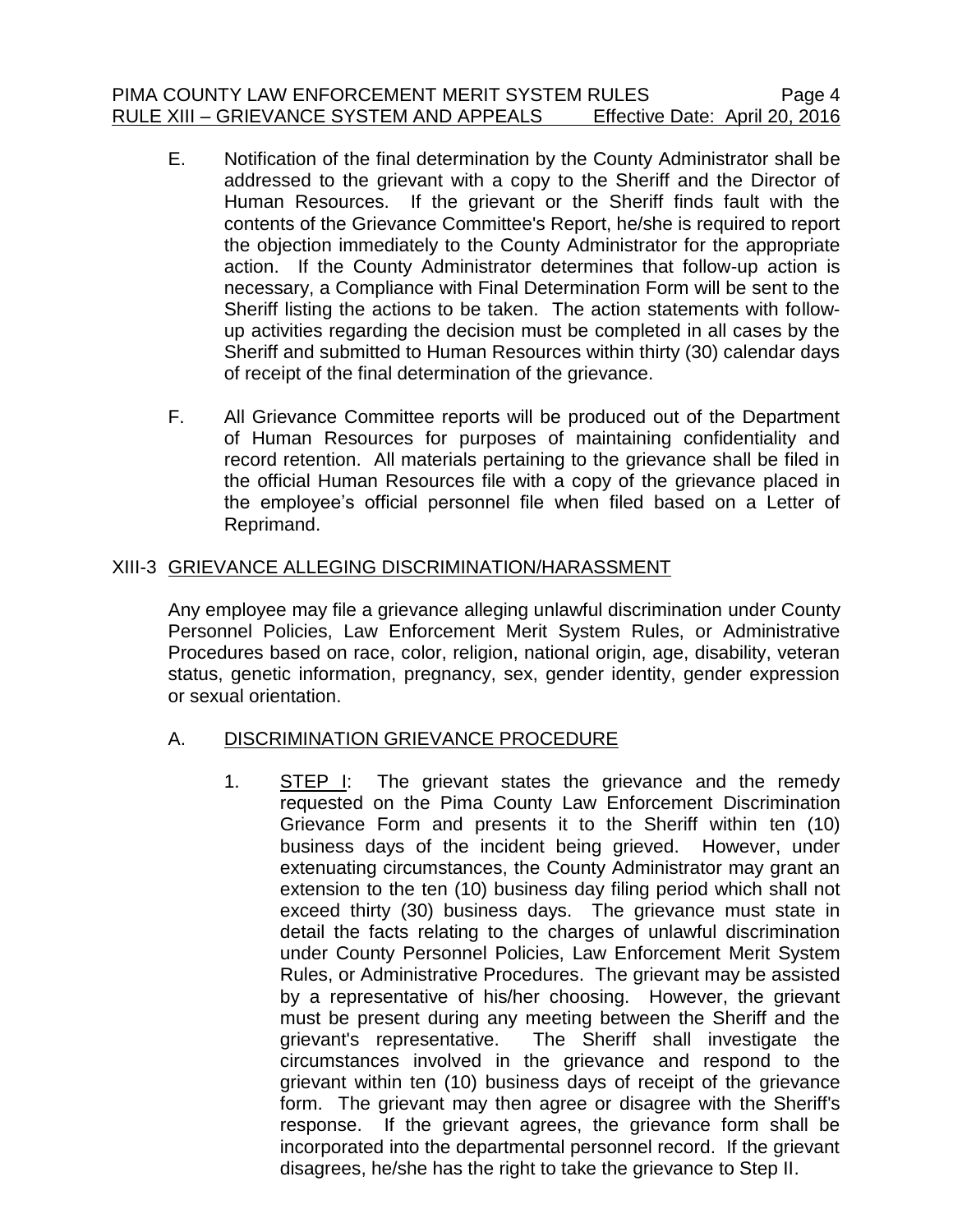- 2. STEP II: If the grievant elects to pursue the grievance to Step II, it must be filed in writing with the County Administrator within five (5) business days after receipt of the Sheriff's response. The County Administrator shall request the Human Resources Department to investigate the incident and attempt to resolve the grievance. The County Administrator shall promulgate rules of procedure for use in Step II.
- 3. Within thirty (30) business days of receipt of the grievance by the County Administrator, Human Resources should report its findings to the County Administrator. Exceptions to this thirty (30) business days day limitation may be granted by the County Administrator in circumstances where Human Resources demonstrates it is in the best interest of both the County and the grievant to do so. The County Administrator shall issue a final determination within thirty (30) calendar days of receipt of the Human Resources report**.**

# XIII-4 APPEALS

## A. MATTERS WHICH MAY BE APPEALED

- 1. A permanent employee, except as otherwise provided in these Rules, may appeal a dismissal, demotion, suspension or termination as set forth in Law Enforcement Merit System Rule XI-10 B and C within ten (10) calendar days of presentation of the notice. Respondent may serve an amended notice of suspension, demotion, or dismissal prior to the beginning of the Appeal Hearing.
- 2. Matters not specifically stated in this Rule cannot be appealed. Employees on initial probation or employees who are exempt from the Law Enforcement Merit System as provided in the Pima County Law Enforcement Merit System Resolution may not appeal.

## XIII-4 B. APPEAL PROCEDURE

1. FILING THE APPEAL

Appeals to the Law Enforcement Merit System Council must be filed with Human Resources in writing within ten (10) calendar days of presentation of notice of demotion, suspension, dismissal or termination. In the absence of good cause, failure to file a timely appeal is a jurisdictional defect. The appeal shall state in detail the facts upon which it is based, the identity of all persons or departments concerned in the matter, and the remedy requested. The Sheriff shall be considered the Respondent. Human Resources shall serve a copy of the appeal on the Respondent.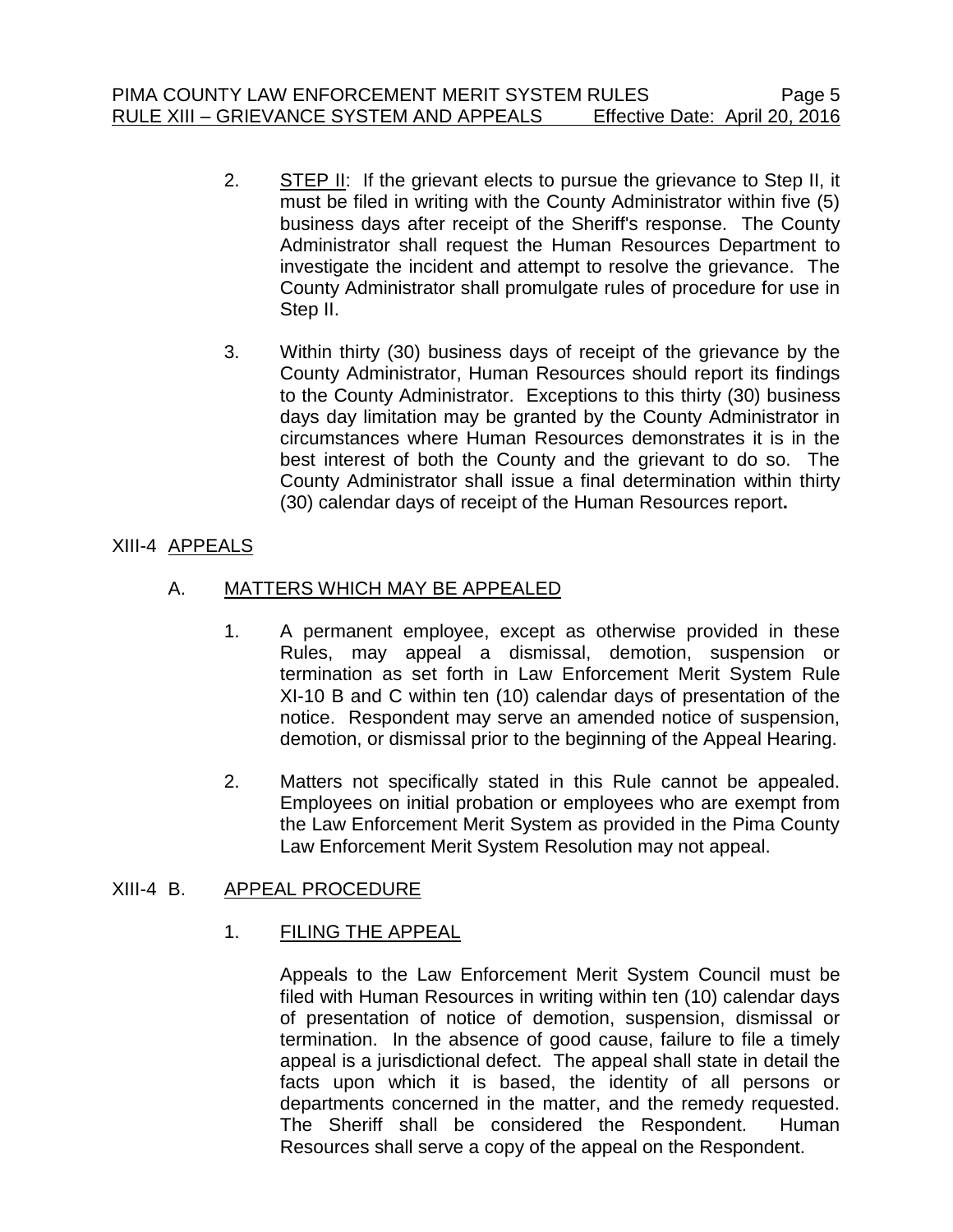## 2. ANSWER TO APPEAL

No answer to the appeal need be filed by the Respondent. If an answer is filed prior to the hearing, a copy shall be sent by Human Resources to the Appellant.

## 3. HEARING OFFICERS

a. Appeals may be heard by the Council or be assigned by the Council or its Chair to a Council member who shall be the Hearing Officer. When an appeal is so assigned, the Hearing Officer shall be the authorized representative of the Council and is fully empowered to grant or refuse extensions of time, to set the proceedings for hearings, to conduct the hearing, and to take any action in connection with the proceedings which the Council itself is authorized to take by Law or by these Rules other than making the final findings and decisions. No assignment of an appeal to a Hearing Officer shall preclude the Council or its Chair from withdrawing it and conducting the hearing itself or from reassigning an appeal to another Hearing Officer. The Hearing Officer shall prepare and submit a Hearing Officer's Report on a form to be approved by the Council.

The report shall be submitted to Human Resources for transmittal to the Council not less than fifteen (15) calendar days prior to the Council meeting during which action on the appeal is to be taken. Copies of the Hearing Officer's report shall, upon receipt by the Director of Human Resources, be mailed to all members of the Council and to the employee and the Sheriff, and their respective representatives. The employee and the Sheriff, and their respective representatives, may submit written objections to the Hearing Officer's Report not less than five (5) business days prior to the regular Council Meeting. The Council may, at its discretion, take further testimony or hear arguments at the regular Council meeting.

b. Appeals heard by the Council shall be held during an open meeting for the purposes of conducting the entire hearing and making a decision on the appeal.

### 4. TIME FOR HEARING

Within twenty (20) calendar days from receipt by the Council of an appeal, a date shall be set by the Hearing Officer (if a Hearing Officer has been appointed) or by Council or the Human Resources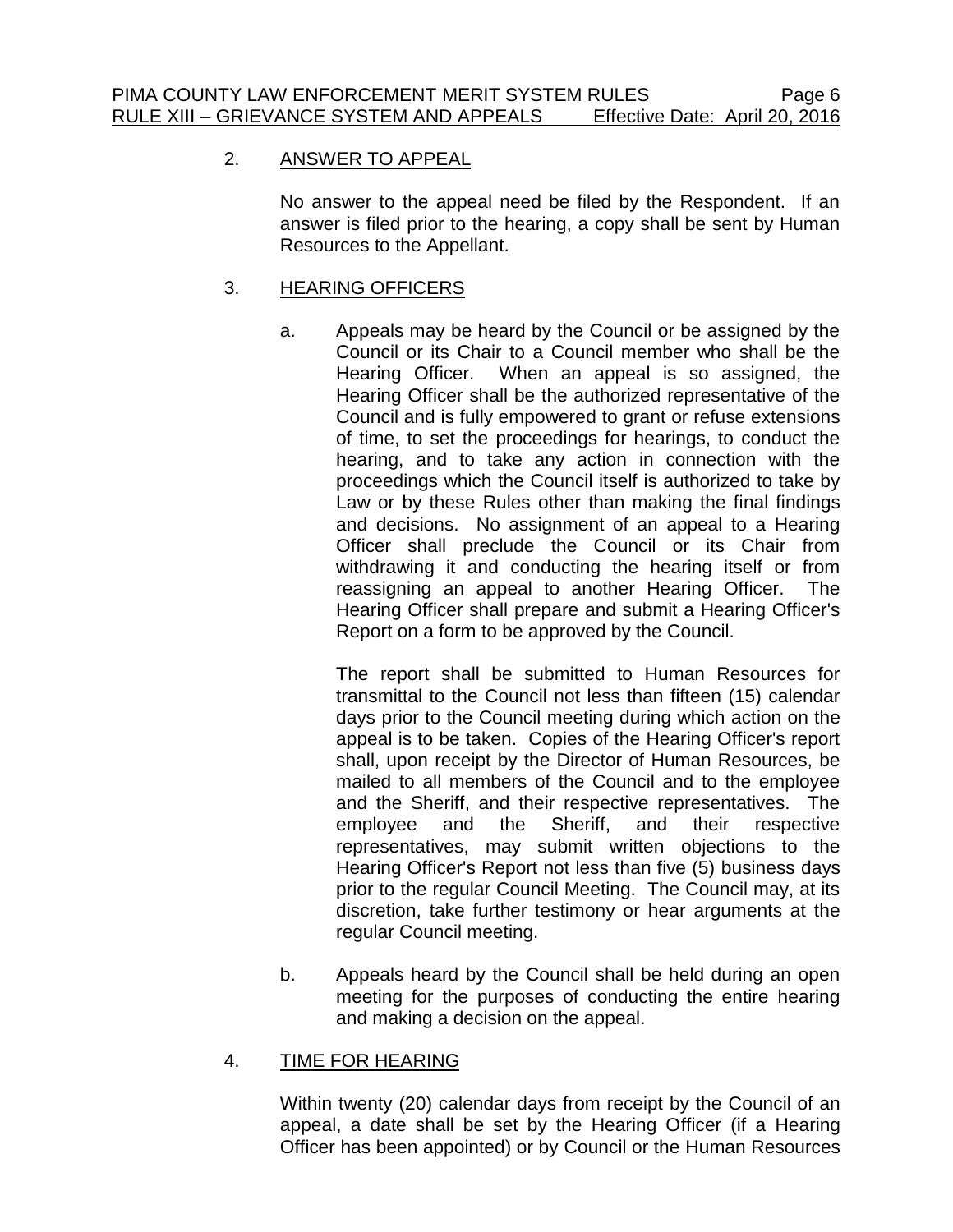department with the approval of the Council chair or his or her designee for the commencement of the appeal hearing.

## 5. NOTICE OF HEARING; PRE-HEARING STATEMENT

- a. Written notice of the time, date, place of hearing, and the name of the Hearing Officer (if appropriate), shall be delivered or mailed by Human Resources to the Appellant and the Respondent at least fourteen (14) calendar days before the date of such hearing. If this notice is delivered personally, written acknowledgment of time of receipt by the employee shall be obtained or verified.
- b. In any appeal when the Appellant is represented by any person (whether an attorney or not), the Appellant's Representative and the Deputy County Attorney assigned to the hearing shall attempt to meet not less than two (2) business days prior to the time assigned for the hearing, to jointly prepare for submission to the Council a pre-hearing statement in which the following shall be stated:
	- i. Any stipulated agreements between the parties;
	- ii. A list of the witnesses who may be called by each party;
	- iii. A list of the Exhibits that may be offered by each party and a statement that all of such Exhibits have been or will be disclosed and made available to the other party and his/her representative;
	- iv. A statement that the parties have discussed possible means of settling the dispute. The Appellant and the Sheriff (or designee who took the action against Appellant) may attend the pre-hearing meeting, but are not required to do so. The pre-hearing statement shall be submitted to the Council at or before the time of the appeal hearing.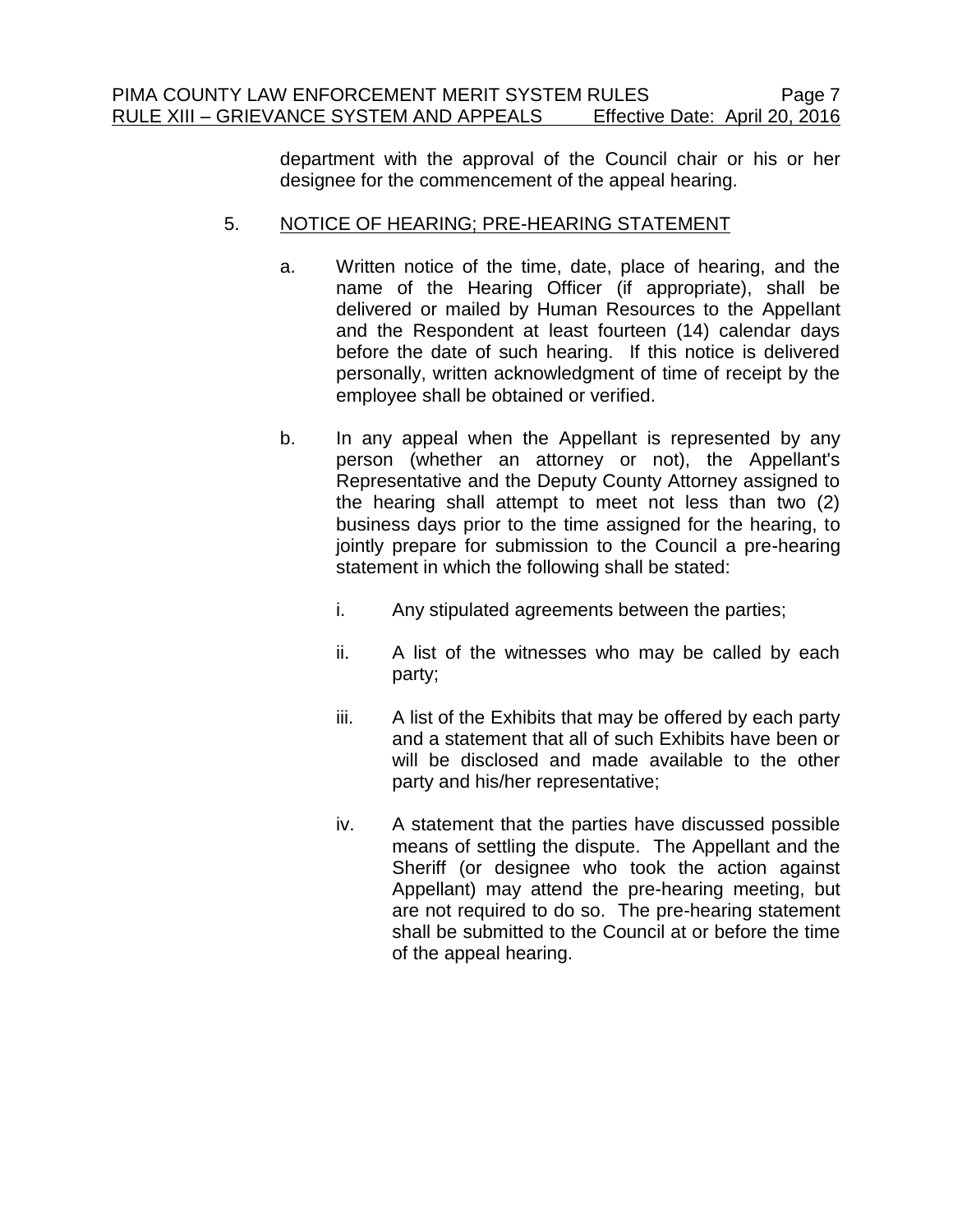## 6. CONTINUANCE OF HEARING

- a. Either Respondent or Appellant may request that a hearing set pursuant to these Rules be continued. Such a request must be submitted to the Hearing Officer/Council Members, in writing at the earliest practicable time but in no event less than twenty-four (24) hours prior to the time set for the hearing. Copies must be sent to Human Resources and to all concerned parties.
- b. Failure to request a continuance in conformance with these Rules and subsequent failure by either party to appear at the time and place set for hearing may result in a recommendation and/or decision adverse to the party who failed to appear upon motion of either party, or on motion of the Hearing Officer/Council Members.
- c. A hearing may be continued by any Council Member assigned to sit as a Hearing Officer or, if the hearing is to be conducted by the Council, by the Chair or designee.

# C. NATURE OF HEARING

- 1. Each hearing by the Council shall be held pursuant to ARS §38- 431; and each hearing by a Hearing Officer shall be closed unless the Appellant requests an open hearing. Any parties may represent themselves, be represented by legal counsel, or anyone of their choosing (except as prohibited by law). The hearing shall be informal and technical rules of evidence and "Court Procedure" shall not apply to the proceedings except that irrelevant, immaterial, or unduly repetitious evidence, or evidence protected by the rules of privilege recognized by law, may be excluded. All testimony at the hearings shall be recorded manually or by mechanical or electronic device. The Council shall pay all charges incurred in connection with the presence of a Court Reporter or the utilization of mechanical or electronic devices, excluding, however, the costs of the preparation of all or any part of any transcript. The cost of a copy or copies of any such transcript shall be paid by the party or parties ordering the same.
- 2. On any appeal hearing, in the event that there is a dispute as to the jurisdiction of the Council to hear the case, the Hearing Officer/Council Members shall first take evidence with respect to the jurisdictional question. If the Hearing Officer/Council Members conclude that the Council has jurisdiction to hear the appeal, then he/she/they shall proceed to take evidence on all remaining issues and to make a report as herein required. In the event that the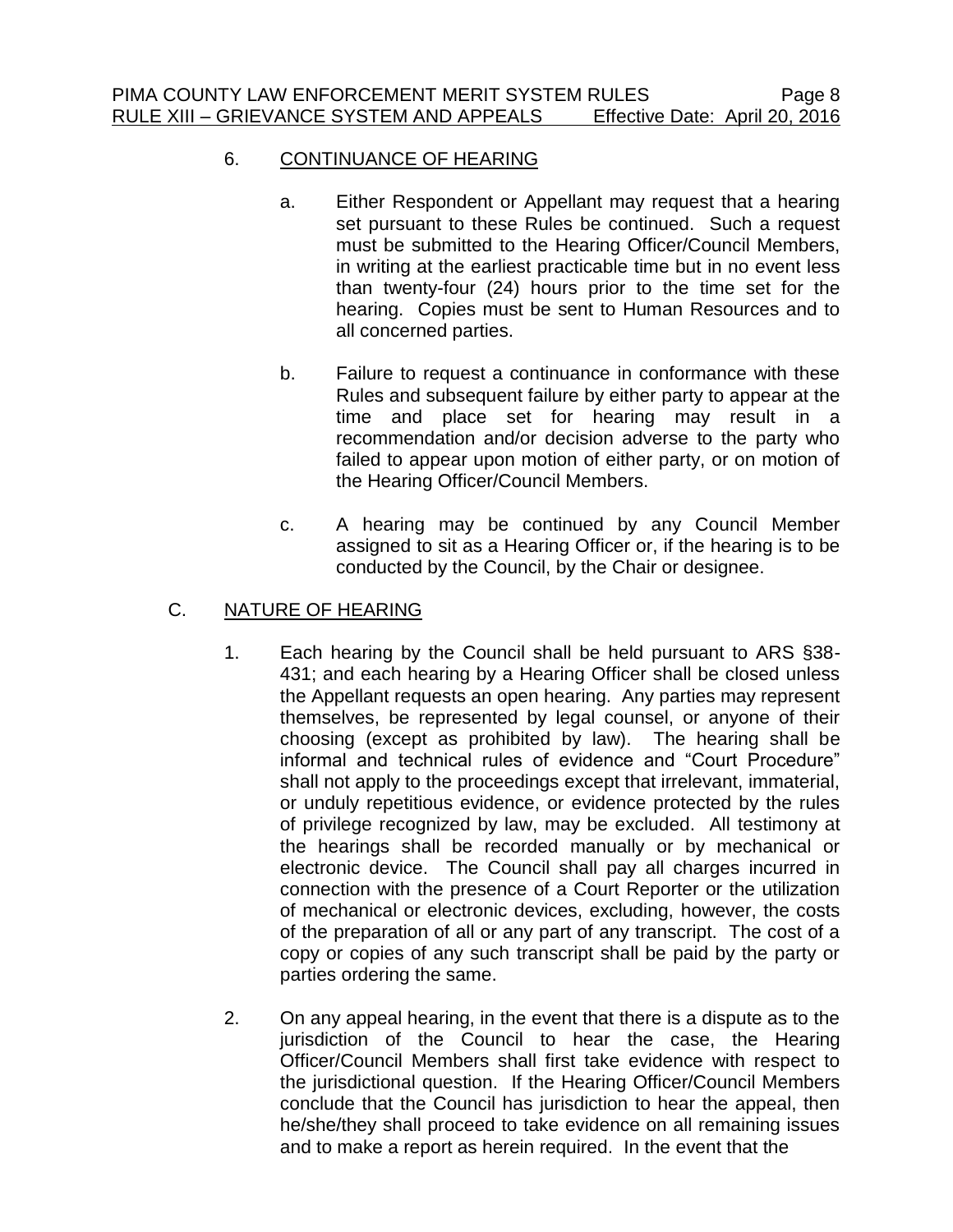Hearing Officer/Council Members conclude that the Council is without jurisdiction, then he/she/they shall terminate the hearing and take no further evidence. A report shall be made to the Council as herein required, and if it is thereafter determined that the Council had jurisdiction to entertain the appeal, then the Hearing Officer/Council Members or any other Hearing Officer of the Council shall reconvene the hearing to hear the remainder of the evidence.

## D. POWER OF SUBPOENA

The Council or any member thereof, may request the Chair of the Board of Supervisors to issue subpoenas to compel attendance of any person and the production of any books, papers, or any other evidence relating to any investigation or hearing authorized by these Rules, in accordance with the power of the Board pursuant to ARS §11-218.

Pursuant to ARS §12-2212 any member of the Council may issue subpoenas to compel the attendance of witnesses and/or the production of documentary evidence. In the event that any person fails to appear, and/or produce a document in response to the subpoena, any member of the Council may, by affidavit setting forth the facts, apply to the Pima County Superior Court for relief as a result of the failure.

## E. EXCLUSION OF WITNESSES

The Hearing Officer/Council Members either upon the motion of either party may exclude from the hearing room any witnesses not at the time under examination. The Appellant, Respondent, their attorneys, or other representatives, shall not be excluded.

## F. WITNESS FEES

Witnesses, other than employees, who are subpoenaed to attend a hearing or investigation are entitled to the same fee as is allowed witnesses in civil cases of the State of Arizona.

If a witness is subpoenaed by any Hearing Officer/Council Member on his own motion, fees and mileage shall be paid from funds of the Council upon presentation of a duly executed claim. If a witness is subpoenaed upon request of the Appellant or Respondent, the fees and mileage shall be paid by the party requesting the witness. Reimbursement to County employees subpoenaed as witnesses shall be limited to payment of mileage, if appropriate, by the party requesting the witness.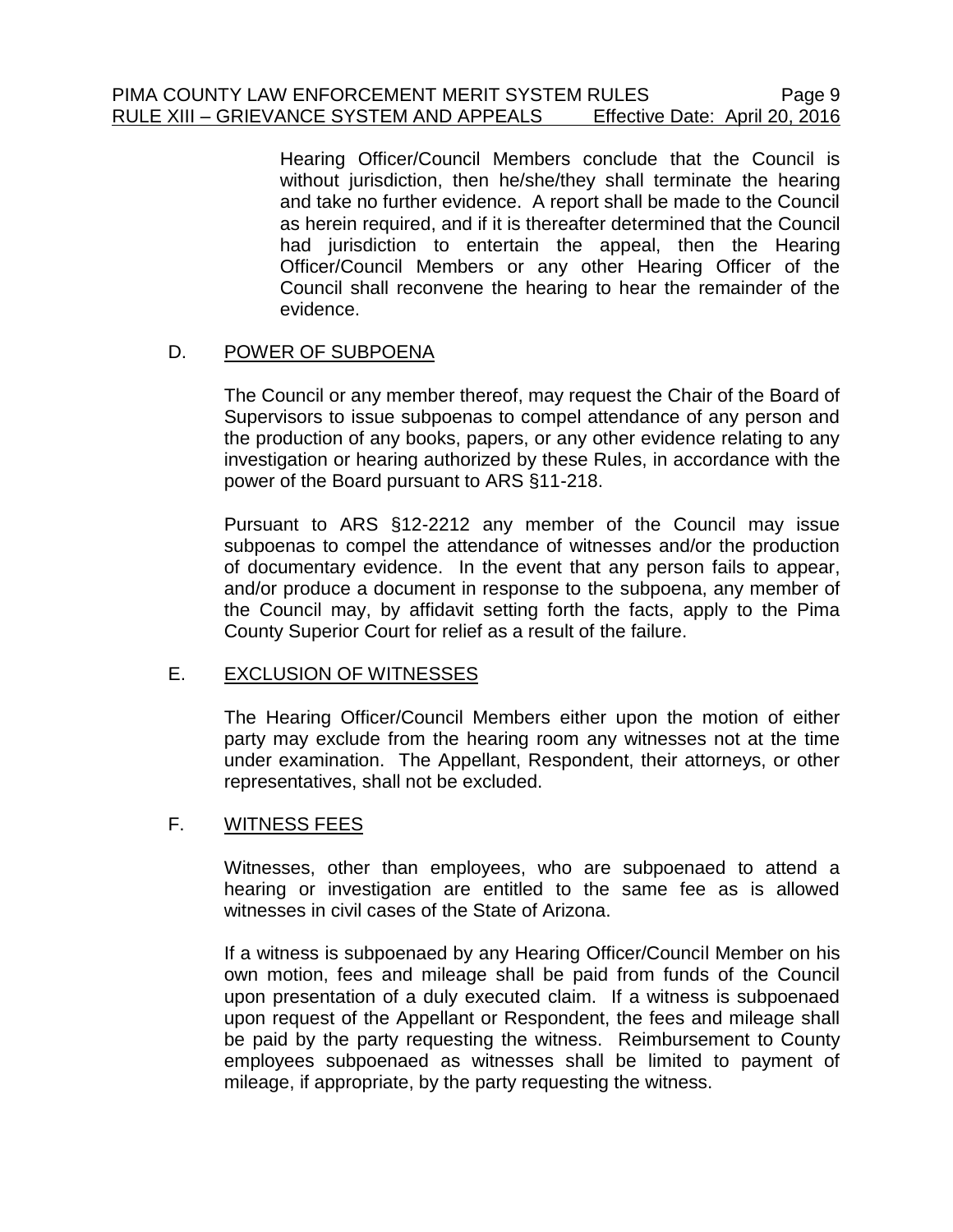#### G. DEPOSITIONS; DISCOVERY

1. If a witness does not reside within Pima County or within one hundred (100) miles of the place where the hearing or investigation is to be held, is out of state, or is too infirm to attend the hearing or investigation, any party, at his own expense, may cause a deposition to be taken.

If the presence of a witness cannot be procured at the time of the hearing or investigation, the deposition may be used in evidence by either party or the Council.

## 2. DISCOVERY BY APPELLANT:

Upon written request to the Respondent, made not less than seven (7) business days before the hearing, with a copy of the request to the Council, any Appellant in any Appeal before the Council shall be entitled to receive, subject to payment of reasonable expenses, not less than four (4) business days before the hearing, copies of the following documents:

- a. The Appellant's entire personnel file, including any personnel file or files retained by offices other than Human Resources;
- b. All memoranda, writings, other documents or printed or recorded materials prepared by or for the Respondent as a result of the events underlying the disciplinary action which is the subject of the Appeal except those which are protected by privilege. In the event any such memoranda, writings, or other documents are claimed by the Respondent to be privileged, the Respondent shall identify each such memorandum, writing, or other document, and inform the Council and the Appellant;
- c. Any and all documents which the Respondent intends to utilize as an exhibit at the hearing, subject to the rules of relevance and privilege set forth above.

### 3. DISCOVERY BY RESPONDENT:

Upon written request to the Appellant, made not less than seven (7) business days before the hearing, with a copy of the request to the Council, any Respondent in any Appeal before the Council shall be entitled to receive, subject to payment of reasonable costs, not less than four (4) business days before the hearing, copies of the following documents: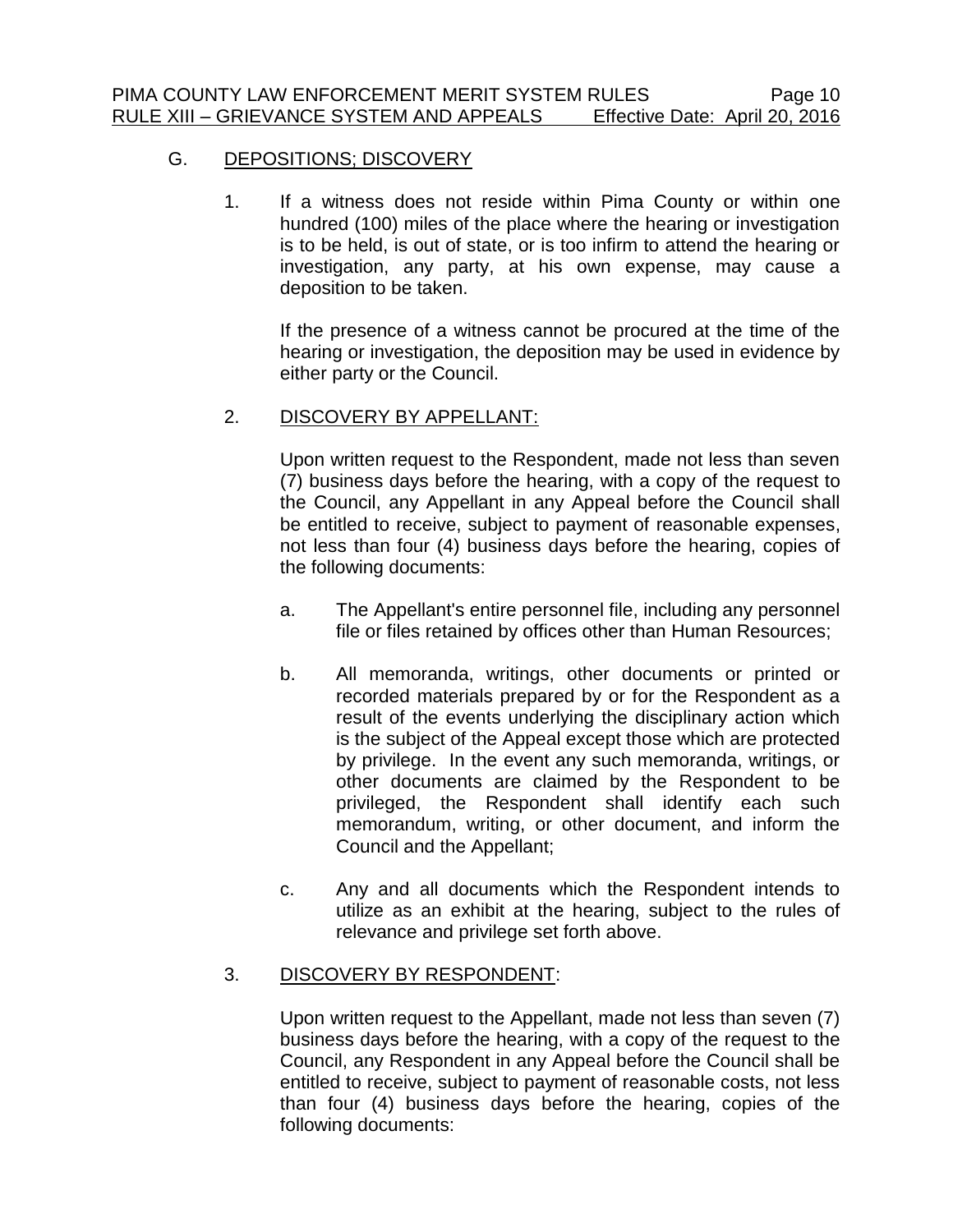#### PIMA COUNTY LAW ENFORCEMENT MERIT SYSTEM RULES Page 11 RULE XIII – GRIEVANCE SYSTEM AND APPEALS Effective Date: April 20, 2016

- a. All memoranda, writings, or other documents or printed or recorded material prepared by or for the Appellant as a result of the events underlying the disciplinary action and pending Appeal, except those which are protected by privilege. In the event any such memoranda, writings, or other documents are claimed by the Appellant to be privileged, the Appellant shall identify each such memorandum, writing, or other document, and inform the Council and the Respondent.
- b. Any and all documents which the Appellant intends to utilize as exhibits at the hearing, subject to the rules of relevance and privilege set forth above.
- 4. If either the Respondent or Appellant offers as evidence any document not previously provided to the other party, the Council may, in the reasonable exercise of its discretion, admit the document under such conditions as the Council may impose, postpone the hearing to give the other party an opportunity to review the document and respond, or reject the offered document.

## H. WITHDRAWAL OF AN APPEAL

The Appellant may withdraw the appeal at any time prior to the decision by the Council by a written notice of the withdrawal sent to Human Resources or by a statement of withdrawal at the hearing.

### I. DECISION BY COUNCIL

If, after the hearing, a majority of the Council determines that there was just cause for the action imposed, then the order shall be affirmed. If the Council determines that there was not just cause for the action taken either: (1) because some or all of the charges were not proven to the satisfaction of the Council; and/or (2) whether or not all of the charges were proven, the action imposed was, in the sole discretion of the Council, too severe a penalty for the conduct proven, then the order shall be revoked or modified. The Council shall have the power to direct appropriate remedial action and shall do so after taking into consideration just and equitable relief to the employee in the best interest of the County and the public.

### J. DEDUCTIONS FROM BACK PAY AWARD

If an employee has been dismissed or suspended without pay, and, upon appeal, the Council revokes or modifies the disciplinary order, and the employee is ordered reinstated with back pay, any interim earnings or amounts actually earned or earnable with reasonable diligence, including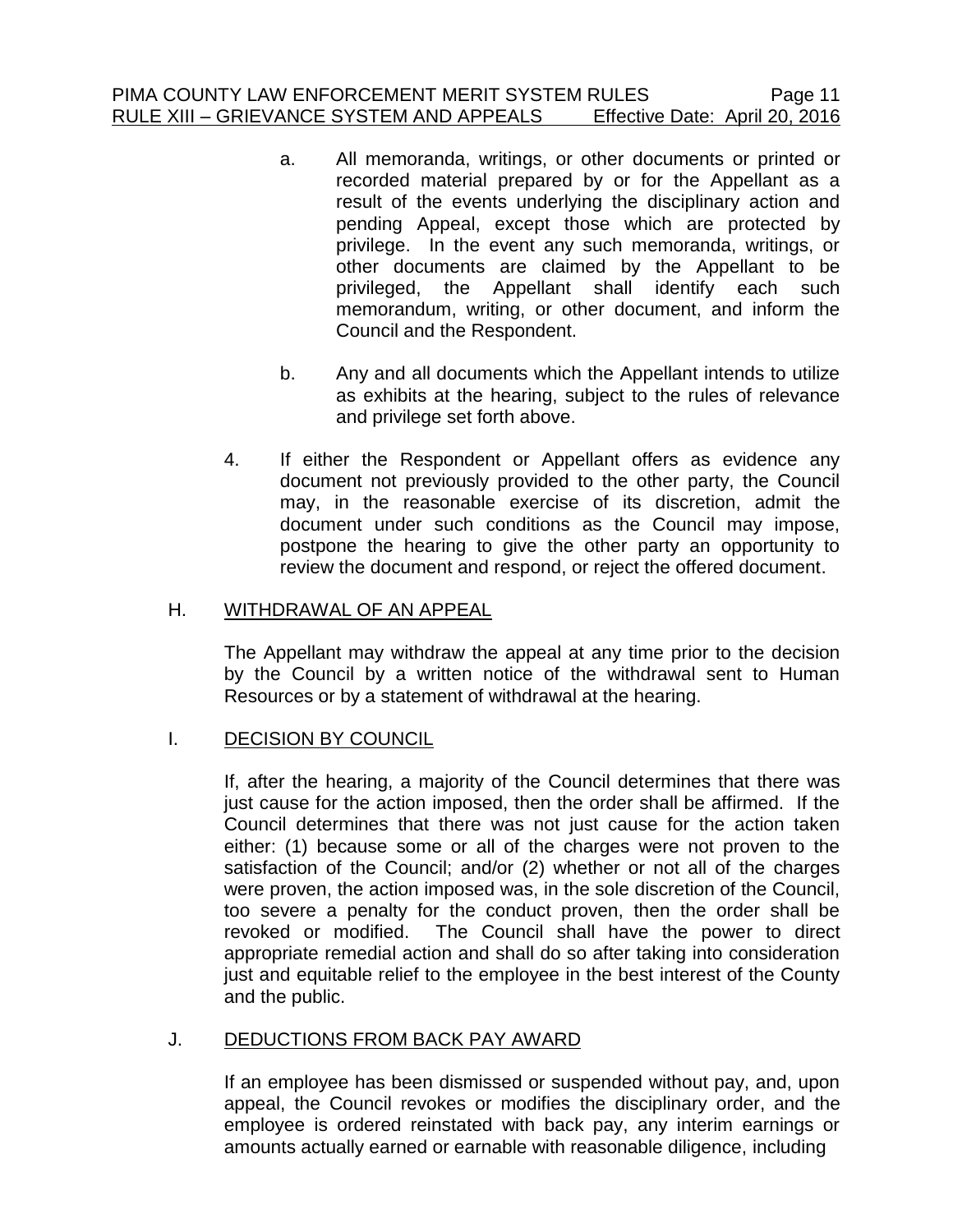unemployment compensation, shall be deducted from the back pay award. A calculation of the back pay award, reduced by the amounts determined herein, shall be determined at a subsequent meeting, after appropriate hearing, as needed, before final review of the appeal.

## K. ATTORNEY FEES

Pursuant to the provisions of ARS §38-1003 and §38-1004, if the officer was suspended for more than sixteen (16) hours, demoted or dismissed, and is exonerated, the Council may award, in whole or in part, the reasonable costs and attorney fees that the employee incurred in connection with the appeal. The award of attorney fees by the Council shall not exceed ten thousand dollars.

Calculation of attorney fees will be based upon criteria cited in Schweiger v. China Doll Restaurant, Inc. 138 Ariz. 183, 673 P.2d 927 (Ct. App. 1983). In no case will the Council award attorney fees in excess of the actual work generated or a maximum award of \$10,000.00. The affidavit submitted in connection with an application for fees must indicate the agreed upon hourly billing rate by counsel and the appellant for services performed in connection with the appeal. It also must identify the legal service performed, the names of any and all attorneys who provided legal services and the date in which the services were performed. The fee application must be in sufficient detail for the Council to determine the reasonableness of the time incurred.

An award of attorney fees does not apply if either of the following applies:

- a) The order of the Appointing Authority was not for disciplinary purposes but was for administrative purposes such as a reduction in force.
- b) The disciplinary action was related to off-duty activities unrelated to the required duties of the law enforcement officer.

If the Appointing Authority appeals the decision to the court, the award of any costs or attorney fees to an officer shall be stayed pending the conclusion of the appeal. If the Appointing Authority's decision is upheld on appeal, the award of costs or attorney fees in favor of the officer shall be reversed.